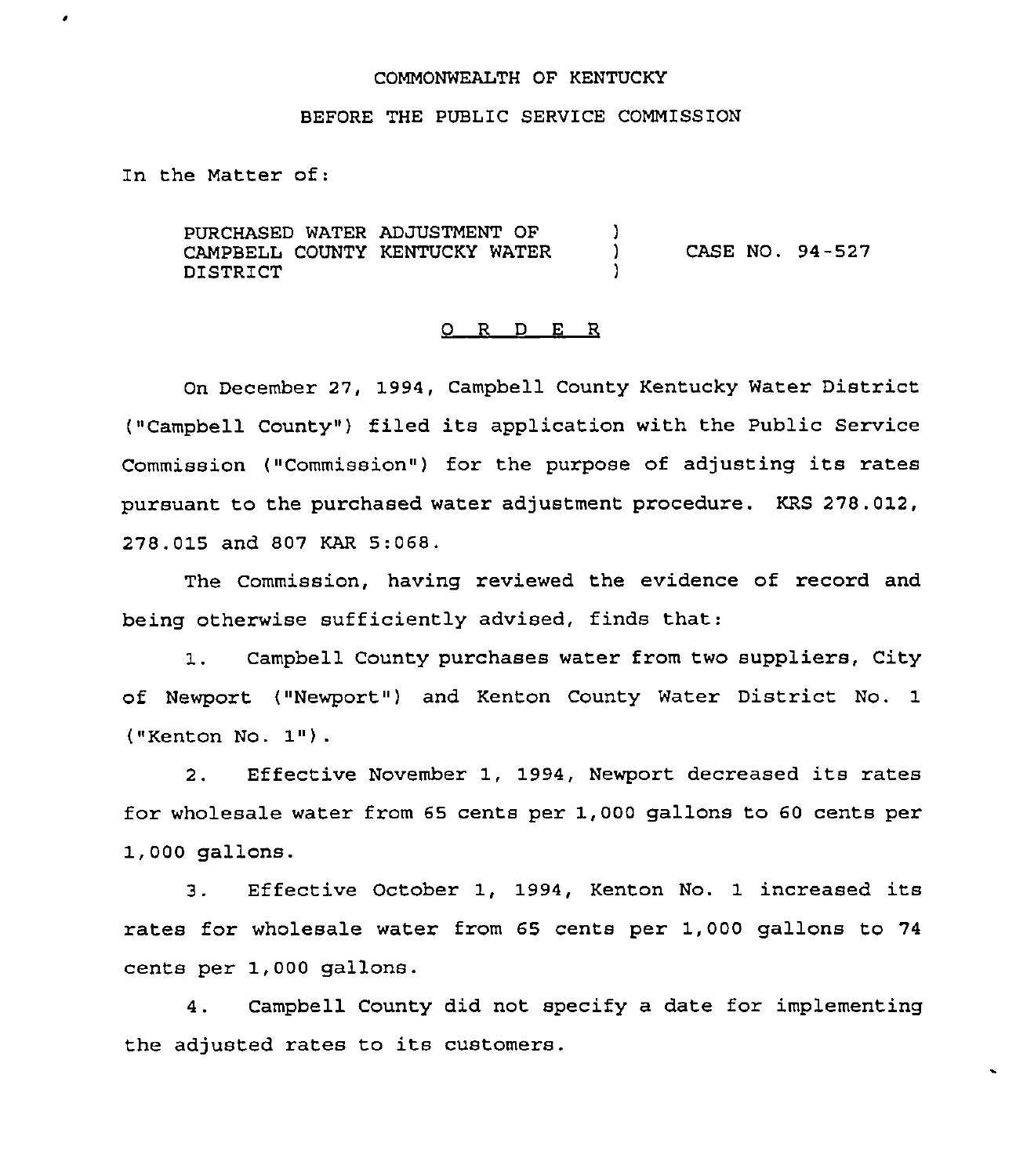5. During the 12 months ending November 30, 1994, Campbell County purchased 1,604,032,400 gallons from Newport and 656,030,000 from Kenton No. 1 and sold 2, 260, 062, 400 gallons.

6. Except for some minor rounding errors, Campbell County's calculations are correct and show a decrease in purchased water costs of 521,159, resulting in a purchased water adjustment of 1.14 cents per 1,000 gallons. Based on an average quarterly usage of 15, 000 gallons, the average bill of Campbell County's customers would decrease 15 cents from \$64.88 to \$64.73, or .2 percent.

7. The purchased water adjustment of 1.14 cents per 1,000 gallons and the rates in Appendix A, attached hereto and incorporated herein, are fair, just,. and reasonable and should be approved.

IT IS THEREFORE ORDERED that:

 $\ddot{\phantom{0}}$ 

1. The purchased water adjustment of 1.<sup>14</sup> cents per 1,000 gallons and the rates in Appendix <sup>A</sup> are approved for services rendered on and after the date of this Order.

2. Within 30 days of the date of this Order, Campbell County shall file revised tariffs setting out the rates approved herein.

3. Within 30 days of the date of this order, Campbell County shall file verification that the notice to its customers has been given.

 $-2-$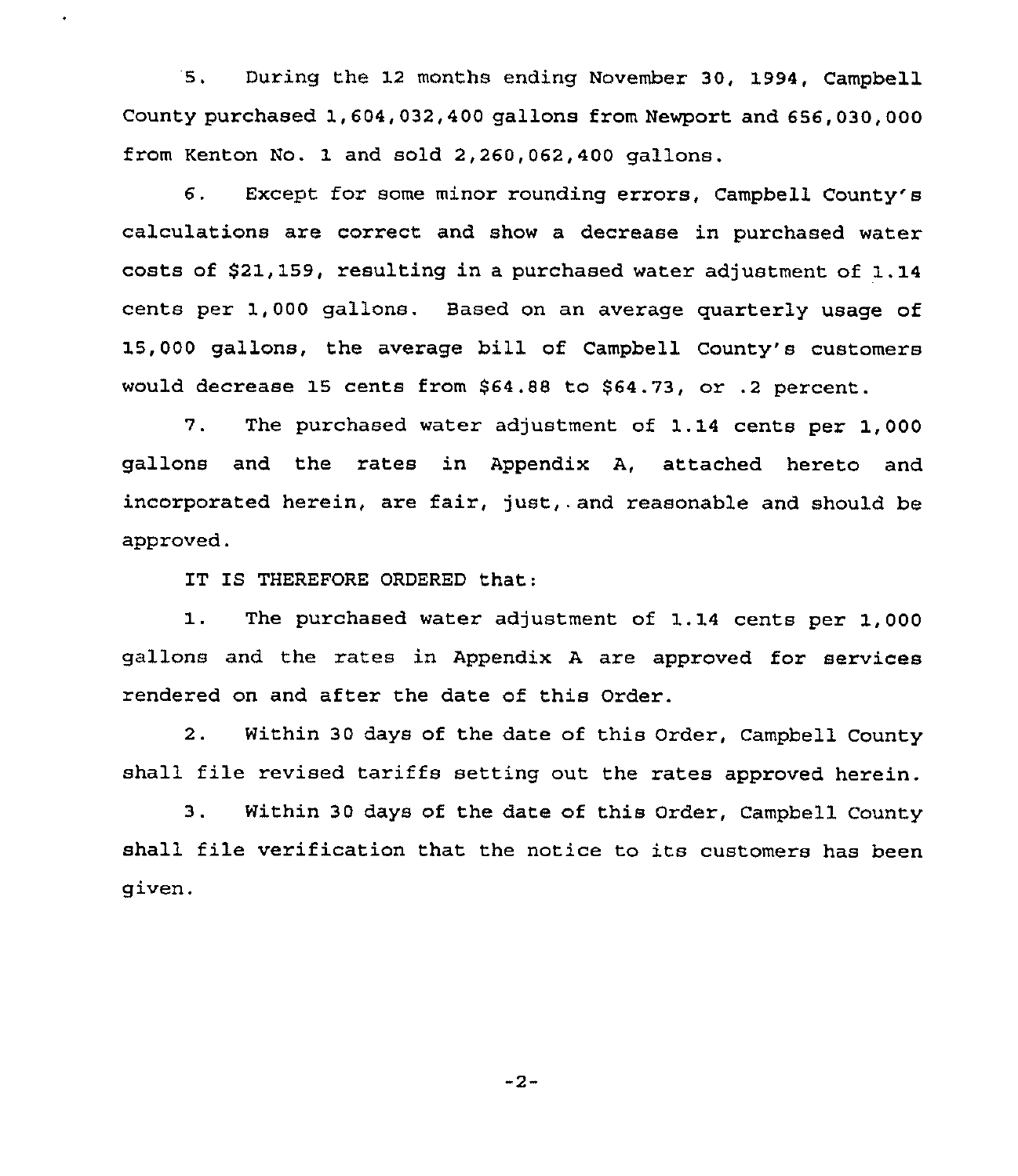Done at Frankfort, Kentucky, this 26th day of January, 1995.

PUBLIC SERVICE COMMISSION

Chairman <u>Am Dovi</u>

Vice Chairman

Commissioner

ATTEST:

 $\bullet$ 

ATTEST:<br>Don Mil

 $\bullet$